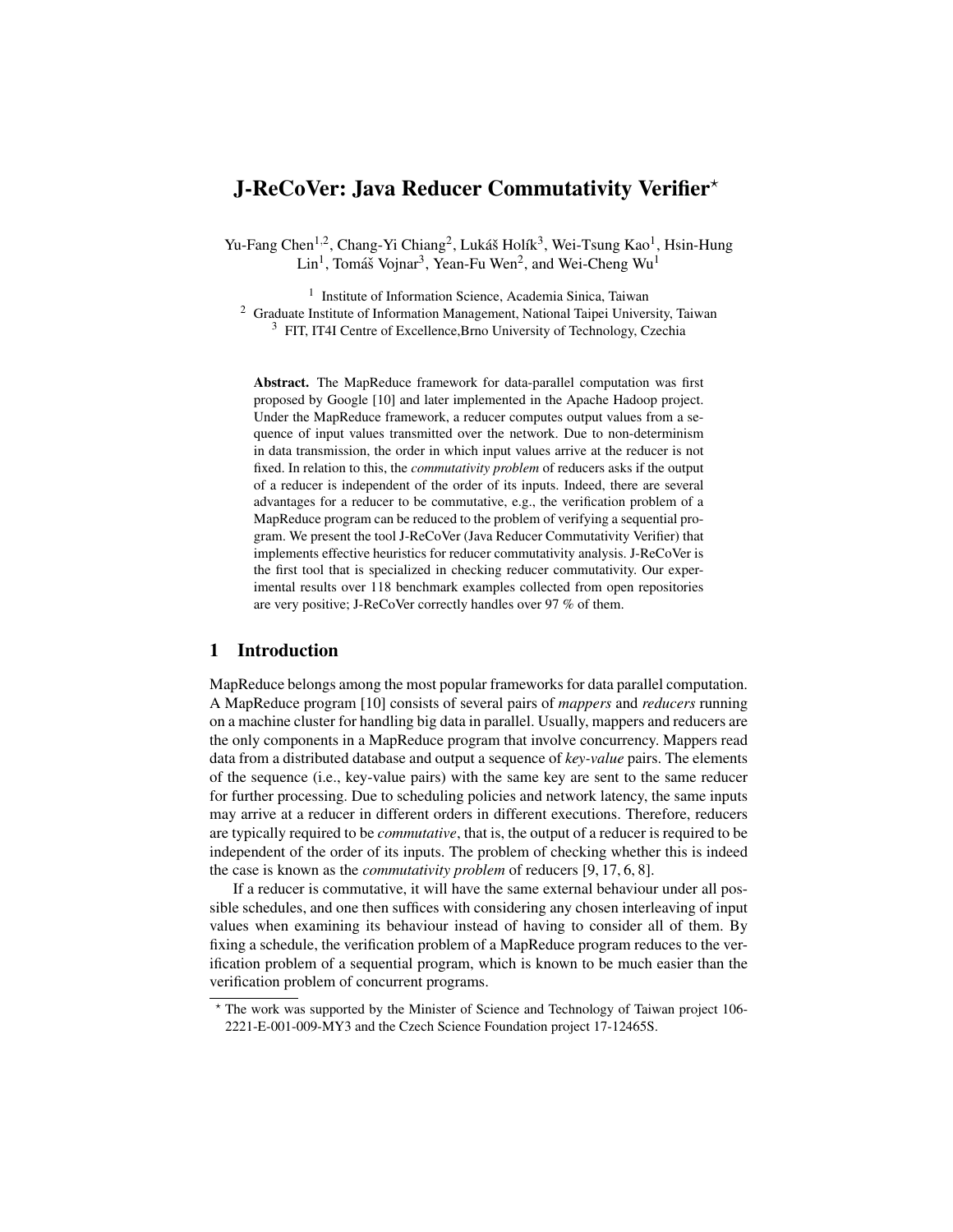On the other hand, the non-commutative behaviour of a reducer is often the source of very tricky bugs. A study conducted by Microsoft investigated the commutativity problem of 508 reducers running on their MapReduce server [17]. These reducers were carefully checked using all traditional means such as code review, testing, and experiments with real data for months. Still, five of these programs contained very subtle bugs caused by non-commutativity (which was confirmed by the programmers).

However, checking reducer commutativity is a difficult problem on its own right [6, 8, 7]. Even for a simple case in which all values are mathematical integers, it is proved undecidable in [6]. For the case when all values are machine integers (e.g., 64-bits integers), the problem is decidable, but the only available algorithm, which was proposed in [6] too, is of very high complexity and hence of theoretical interest only.

In this paper, we present the J-ReCoVer tool (Java Reducer Commutativity Verifier), which is available at http://www.jrecover.tk/. The tool implements a heuristic approach for checking the commutativity problem that—despite its simplicity—works very efficiently on a large set of practical integer reducer programs as shown by our experiments. The main ingredient of the approach is a reduction from the commutativity problem to an SMT problem. The reduction is incomplete but sound. It is accompanied with several heuristics which enable the approach to scale to real-world examples. For the case when the reducer is not proven commutative, we complement the approach by using testing to find concrete counterexamples.

We collected benchmarks from open repositories such as GitHub and Bitbucket to evaluate J-ReCoVer. With the help of a search engine *searchcode.com* over those repositories, we collected 118 programs. We provide this collection of programs to other interested researchers as a side contribution of the paper. Our tool J-ReCoVer is able to correctly analyse all but three of the programs.

*Related Work.* The reducer commutativity problem can be reduced to a *program equiv*alence problem. One creates another program R' that first non-deterministically swaps two consecutive input values and then executes the code of  $R$ . If  $R'$  and  $R$  are equivalent, using the fact that all permutations of a list can be obtained by swapping consecutive list elements finitely many times<sup>4</sup>,  $R$  can be proved to be commutative. A series of research works address program equivalence checking (or closely related topics such as regression verification and translation validation), cf. [15, 11, 3, 13] to name a few.

From a high-level view, checking equivalence of two programs *P* and *P'* can be reduced to a sequential verification problem by executing  $P'$  after  $P$ , followed by checking whether the two programs always produce the same outputs. The approach can be made more efficient by finding the right *synchronization points* and combining the code of *P* and  $P'$  in an interleaved manner. A lot of research effort have been invested into finding good synchronization points. In this work, we propose the *head of the top-level reducer loop* as the synchronization point suitable for reducer commutativity analysis. According to our experience, discussed later on, the reducers usually contain just a single such loop. Moreover, for the case when there are more top-level loops in a reducer, we propose a way of breaking the reducer into several ones to be checked independently.

<sup>4</sup> Here is an example to produce [3;2;5;1;4] from [1;2;3;4;5] by swapping consecutive elements:  $[1;2;3;4;5] \rightarrow [2;1;3;4;5] \rightarrow [2;3;1;4;5] \rightarrow [2;3;1;5;4] \rightarrow [2;3;5;1;4] \rightarrow [3;2;5;1;4]$ .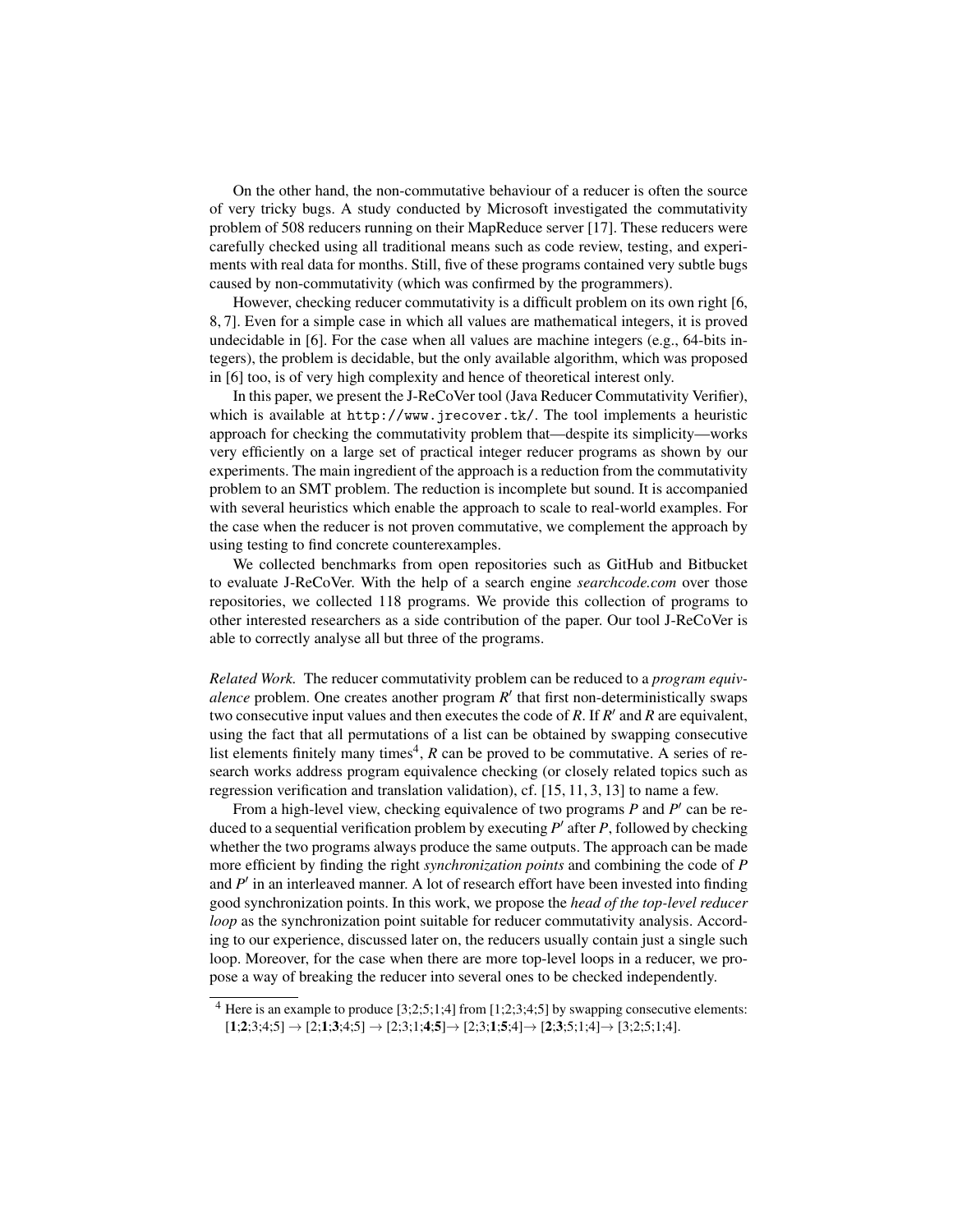However, we observe that if one naively reduces the commutativity problem to an equivalence problem and checks it in a precise manner, many reducers cannot be verified. Therefore, J-ReCoVer uses an over-approximation of the reducer's behaviour. This approximation allows for a much more efficient, yet—according to our experiments precise enough commutativity analysis.

Our approach can be seen as using some form of *sequentialisation* of the concurrent behaviour. Sequentialisation is the key approach behind many current successful approaches for verifying multithreaded programs [14, 12]. However, our sequentialisation approach is specialised for the case of reducers and quite different from what is used in sequentialisation of multithreaded programs: indeed, in MapReduce programs there is no notion of threads nor context switches.

Various forms of sequentialisation are also used in works dealing with the concept of *robustness* of event-driven asynchronous programs [5] or works dealing with programs running under some *relaxed memory models* [4, 2, 1]. However, their computation models are again quite different from that of reducers, and their results cannot be directly applied. Besides verification, another interesting research direction, using commutativity analysis as a component, is *synthesis* of MapReduce programs [16].

# 2 Notations and Definitions

We use  $[n,m]$  to denote the set of integers  $\{k \mid n \leq k \leq m\}$  and lift the equality predicate  $=$  to tuples in the standard, component-wise, way.

To present our approach, we introduce a highly simplified language for describing reducers. Let Var be a set of *integer variables*. An *integer expression* in Exp can either be a variable from Var, a constant value, a call to the *cur*() function that reads and consumes an input value of the reducer, a nondeterministically chosen integer value ∗, or a combination of integer expressions over basic arithmetic operations. A *command* in Cmd can be an assignment, a branch statement, a sequence of commands, or an  $out(v)$  statement that outputs the value of  $v \in \text{Var}$ . A *reducer program* is defined as  $s_1$ ; **Loop** $\{s_2\}$ ;  $s_3$ where  $s_1, s_2, s_3 \in \text{Cmd}$ . According to our observation over hundreds of reducer programs in open repositories, reducer pro-

$$
s := 0; c := 0;
$$
  
\n**Loop**\n
$$
\begin{cases}\ns := s + cur(); \\
c := c + 1 \\
\end{cases}
$$
  
\n
$$
\therefore o := s/c;
$$
  
\n
$$
out(o)
$$

Fig. 1: A reducer that computes the average value.

grams are almost always in this form. The  $\text{Loop}\{s_2\}$  statement enters the loop body to execute  $s_2$  repeatedly for each input element until the entire input list is consumed. An example of a reducer is shown in Figure 1. In the paper, to simplify the presentation, we assume that a reducer does never produce any output in the loop body *s*2. J-ReCoVer implements an algorithm to deal with an output inside the loop (as briefly mentioned at the end of Section 4.2).

Some reducers use two (or more) top-level loops to compute the output, possibly interleaved with some non-looping code. These loops are executed sequentially, repeatedly iterating over the input list from its beginning. For example, for calculating the standard deviation, one first computes the average of inputs and then uses it to compute the final result (using two passes over the input list). In that case, we suggest to verify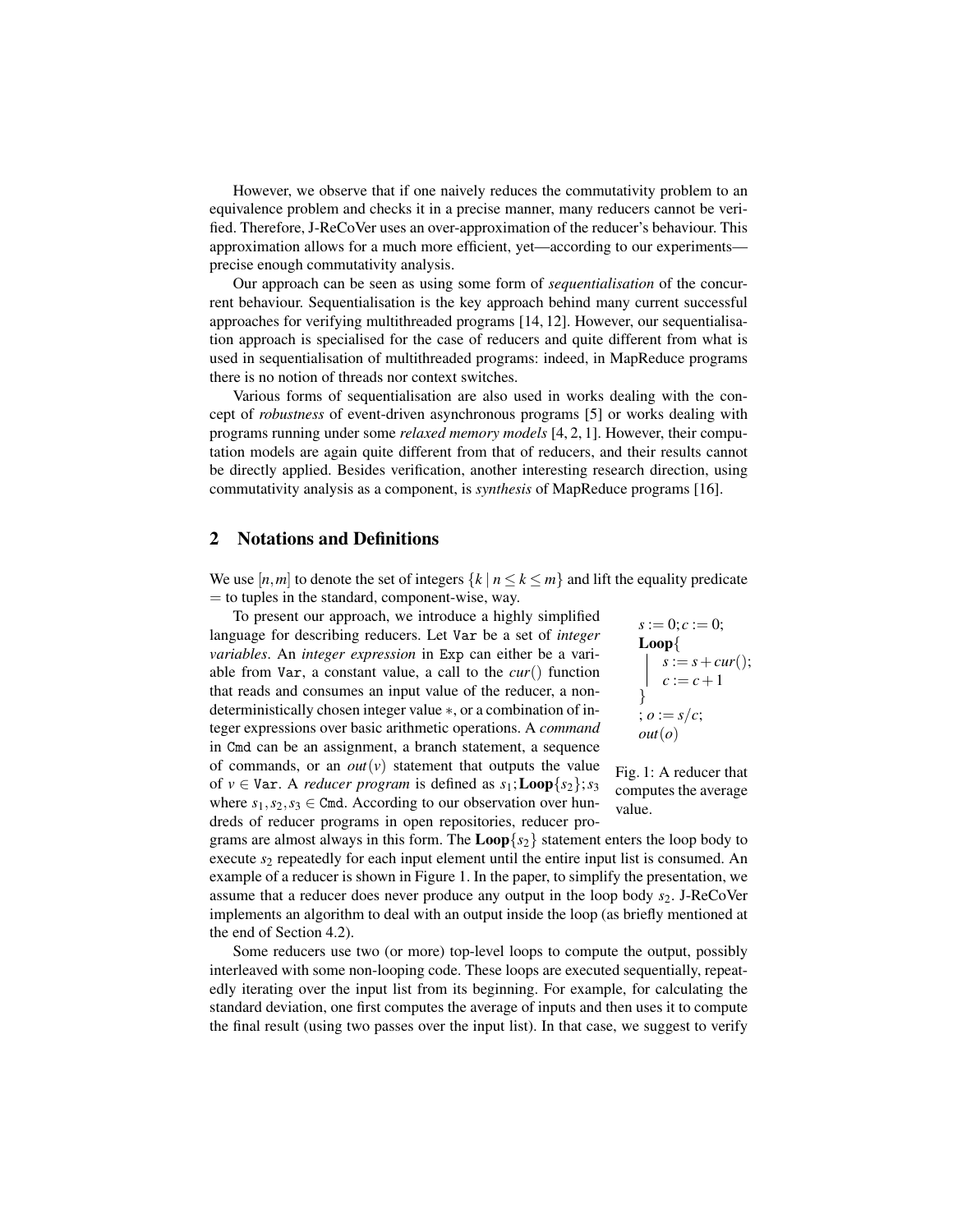the reducer by first partitioning it into two (or more) reducers, each containing a single top-level loop, and then verifying these reducers separately.<sup>5</sup> The top-level loops communicate through shared variables. After the transformation, reducers corresponding to the second top-level loop (and possibly further such loops) will work with random initial values of the shared variable, which over-approximates the original behaviour. In our experience, the second (or further) top-level loop are usually commutative even with arbitrary initial shared variable values, and so J-ReCoVer can be used to handle such reducers.

## 3 Overview of the J-ReCoVer Tool

The input of J-ReCoVer is a reducer program written in Java, which is the most popular programming language used in the Hadoop MapReduce framework. The J-ReCoVer tool has three main components, *Preprocessor*, *Prover*, and *BugFinder*. As the name suggests, Preprocessor reads as input a reducer program and performs the required preprocessing. The goal of Prover is to show that a given reducer is commutative, and the goal of BugFinder is the opposite. The architecture of J-ReCoVer can be found in Figure 2. The user can input a reducer program to J-ReCoVer either through our webinterface or use a binary application installed on his/her own machine.

The *Preprocessor component* first compiles a reducer program to bytecode and uses the tool Soot<sup>6</sup> to further convert it to the so-called "Jimple" format, which is an intermediate language designed to simplify the analysis of Java programs. Under the Hadoop MapReduce framework, the permutation of the input is handled by the scheduler/shuffler component and is affected by issues like network latency, which are not controllable by programmers. In order to deal with such issues, we wrote our own dummy Hadoop environment



Fig. 2: Overview of the J-ReCoVer tool.

for the reducer as a part of the Preprocessor component so that the input order of the reducer is now controlled by J-ReCoVer. Finally, the Preprocessor performs a program transformation to simplify the analysis.

The *BugFinder component* generates random pairs of lists, with the list of each pair being permutations of each other. A concrete counterexample is reported if the reducer outputs different results for the two lists of a generated pair. Our procedure for

<sup>5</sup> Nested loops can be removed by adding additional branch statements since both the inner and outer loop are over the same input list. In fact, such a program construct has never occurred in the examples we have seen.

<sup>6</sup> https://github.com/Sable/soot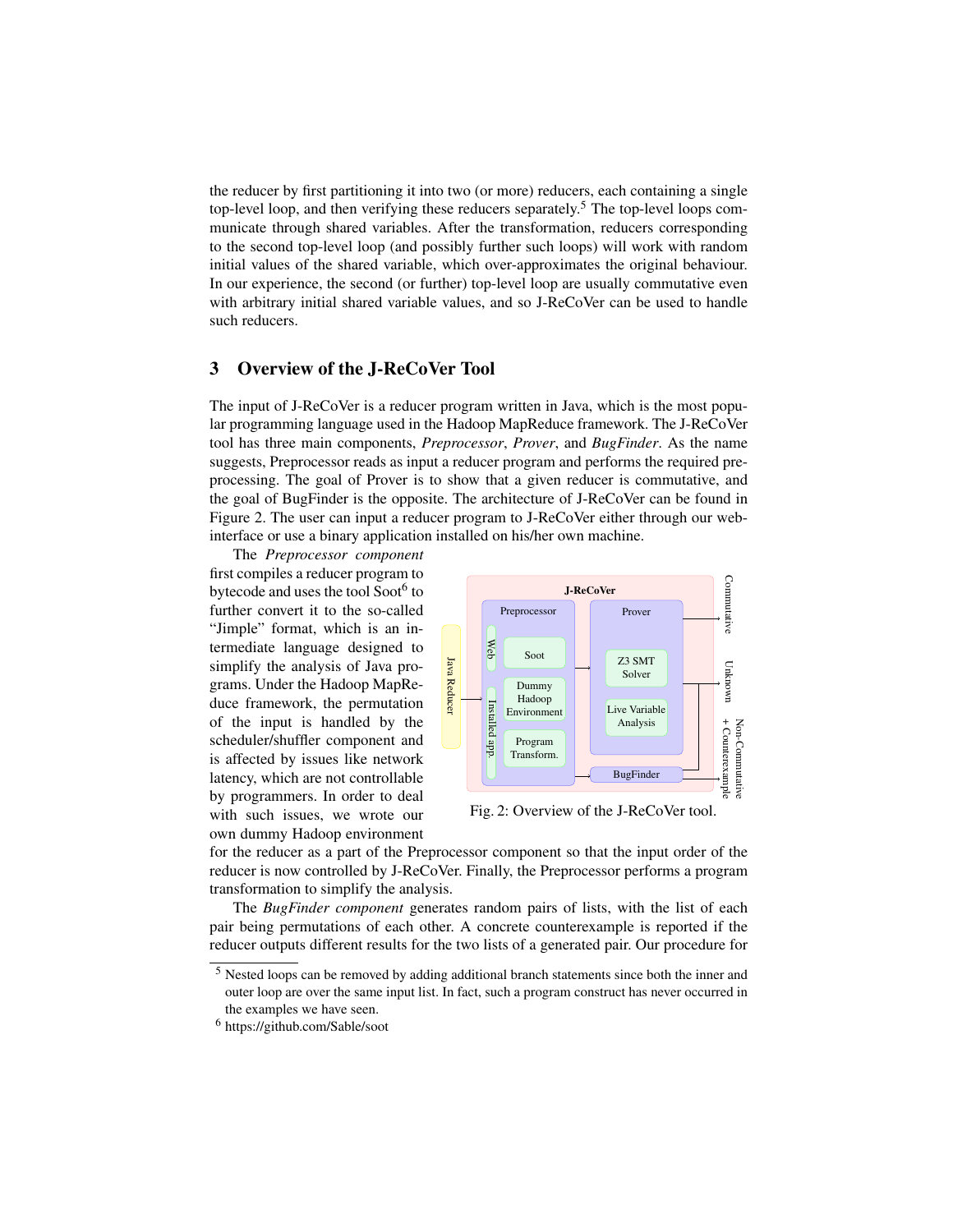generating random pairs is quite naive. We use five different input list of lengths 5, 7, 9, 11, and 13. For each length, we generate 100 lists and pick uniformly at random one of its permutations. Although the approach is simple; in practice, it finds counterexamples in all of our non-commutative benchmarks in few seconds.

The *Prover component* reduces the commutativity problem to an SMT problem. From a high-level point of view, we are checking equivalence between a reducer program and its variant that has two consecutive inputs swapped. We show that this equivalence check can be reduced to a first-order formula and give it to the SMT solver Z3 for solving. In case that Z3 proves the formula unsatisfiable, we know that swapping any two consecutive inputs of the reducer will not change its output. Since all permutations of a list can be obtained by swapping consecutive elements finitely many times, it follows that the reducer outputs the same value for all permutations of the same list of inputs. In this case, J-ReCoVer stops and reports that the reducer is commutative.

### 4 The Preprocessor and the Prover

Before entering the Prover component, the Preprocessor first performs a program transformation to simplify the verification task (Section 4.1). The output of the preprocessor is a commutativity-equivalent reducer program. The algorithm of the Prover is then explained in Section 4.2.

#### 4.1 The Program Transformation in the Preprocessor

In real-world reducers, it is often the case that the  $s_1$  part of the reducer reads from the input. Since our reduction of the commutativity problem to SMT solving, which is presented in Section 4.2, concentrates on the influence of the input on the loop  $s_2$  only, we need to transform the reducer such that any input happens in the loop only.

To illustrate the issue, we consider the reducer shown in Figure 3. The reducer presented in the figure remembers the first input value in the variable *m*, increases its value by 10, and then updates its value to bigger ones if any occur in the loop. The main loop of the reducer is commutative in this case, but the reducer is not commutative. A counterexample can be easily found. With the list  $[1,2,3,4,5]$  and its permutation [5,4,3,2,1] as the inputs, the reducer outputs 11 and 15, respectively.

Our transformation will handle the example from Figure 3 as follows. We move the prefix  $s_1$  into the loop body and use a new variable  $s$  to force that the execution of  $s_1$  is always before the original loop body. The result after the transformation is demonstrated in Figure 4. The new reducer program has the same inputs/outputs as the original one. Therefore, if the new reducer is commutative, the original one is also commutative.

$$
m := cur() + 10;
$$
  
\n**Loop**  
\n
$$
t := cur()
$$
  
\n**if**  $t > m$  then  
\n
$$
m := t
$$
  
\n
$$
; out(m)
$$

Fig. 3: The  $max<sup>+</sup>$  reducer with input before the main loop.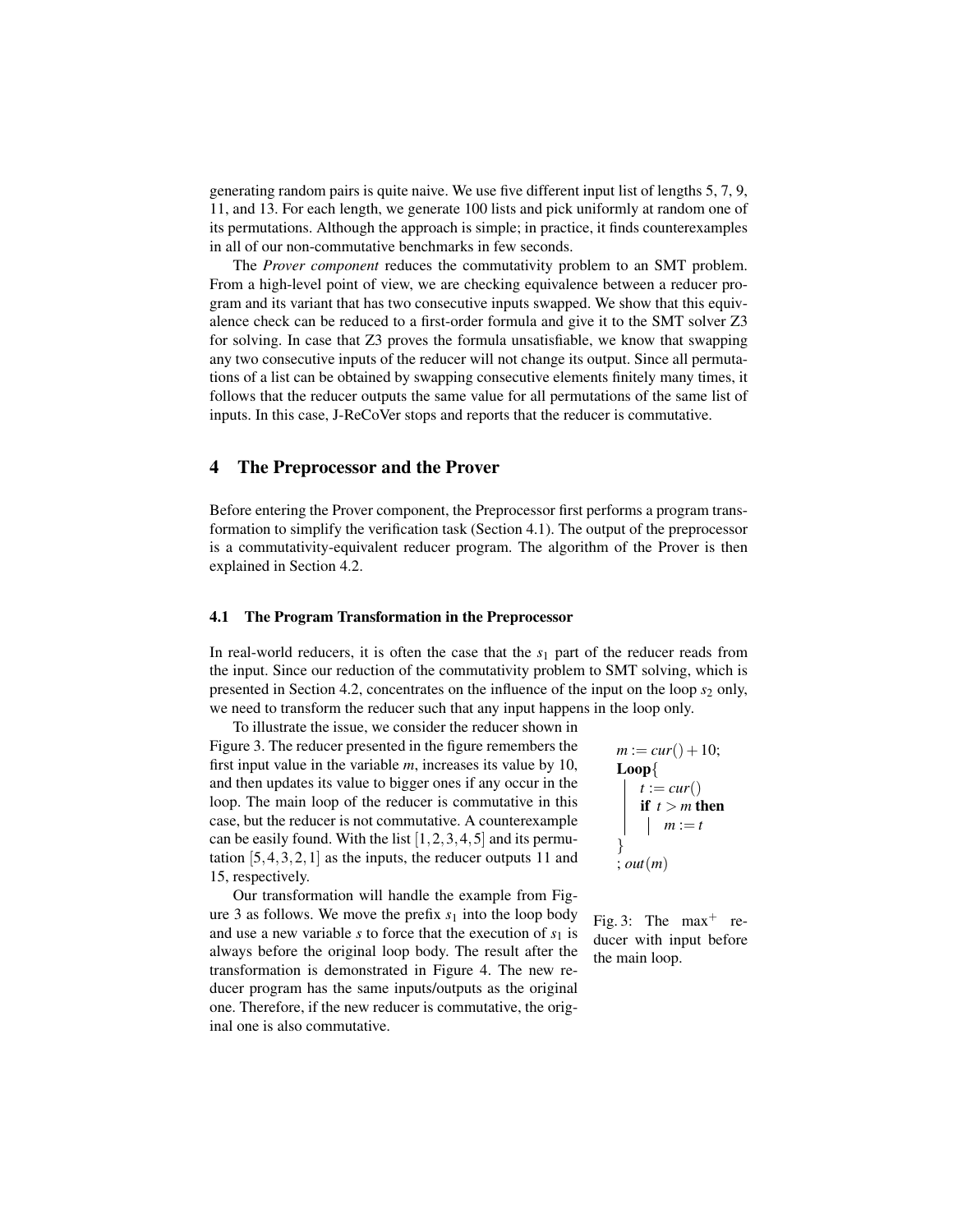In general, the problem with the input before the loop can be handled as follows, including the case where *cur*() occurs multiple times in *s*1. Assume that the *s*<sub>1</sub> part of the reducer *s*<sub>1</sub>; **Loop**{*s*<sub>2</sub>}; *s*<sub>3</sub> has the form  $c_0$ ;  $x_1$ :=*cur*();  $c_1$ ;...;  $x_m$ :=*cur*();  $c_m$ where *cur*() does not occur in  $c_0, c_1, \ldots, c_m$ . In the transformed reducer, the part before the loop will be  $c_0$ ;  $s := 1$ , and the loop body will contain several new branch statements. In particular, for all  $j \in [1,m]$ , we add the branch statement if  $s = j$  then  $x_j := cur(j); c_j; s :=$ *s*+1. Moreover, we transform the original loop body into the branch **if**  $s = m + 1$  **then**  $s_2$ .

$$
s := 1;
$$
\n
$$
Loop{\n\begin{cases}\n\text{if } s = 1 \text{ then} \\
\mid m := cur() + 10; s := 2\n\end{cases}}\n\quad\n\text{else}\n\quad\n\begin{cases}\nt := cur() \\
\text{if } t > m \text{ then} \\
\mid m := t\n\end{cases}\n\quad\n\text{out}(m)
$$

Fig. 4: The max<sup> $+$ fix</sup> reducer.

#### 4.2 The Prover: Reduce Commutativity Checking to SMT Solving

After the transformation described above, the reducer  $s_1$ ; **Loop**{ $s_2$ };  $s_3$  never calls the *cur*() function in the *s*<sup>1</sup> part before entering the loop. Further, we assume w.l.o.g. that the reducer reads exactly one input in one loop iteration. When multiple reads from the input occur in a single execution path from the begin to the end of the loop body, we can use additional variables and branch statements to break the path into several auxiliary ones, each reading just once.

The command  $s_2$  can be viewed as a function  $F$  that reads the values of all variables and the current input before executing  $s_2$  and outputs the values of all variables after  $s_2$ . Note that *s*<sup>2</sup> contains no nested loop structure. Hence, a bounded summary in quantifierfree linear integer arithmetic is sufficient for describing *F*.

Formally, the function  $F(n, x_1, x_2,..., x_k) : \mathbb{Z}^{k+1} \to \mathbb{Z}^k$  returns a tuple of values  $x'_1, x'_2, \ldots, x'_k$  where *n* is the current input value of the reducer,  $x_i$  and  $x'_i$  are the values of the variables before and after the execution of  $s_2$ , respectively, for  $i \in [1, k]$ . The construction of *F* from *s*<sup>2</sup> can be done in the standard way.

We reduce the reducer commutativity verification to checking validity of the following formula for all possible values of  $n_1, n_2, x_1, x_2, \ldots, x_k$ :

$$
F(n_1, F(n_2, x_1, x_2, \dots, x_k)) = F(n_2, F(n_1, x_1, x_2, \dots, x_k)).
$$
\n(1)

Intuitively, the formula says that starting from the same initial valuations of variables and with two different input orders,  $[n_1; n_2]$  and  $[n_2; n_1]$ , the values of all program variables are the same after we execute the loop body twice. The first execution reads  $n_1$ and then reads  $n_2$ . The other execution reads the two inputs in the reverse order. Since any permutation of the input can be obtained by a sequence of permutations of neighbouring inputs, the validity of Formula 1 implies that the permutations will not change the final variable valuation and hence the output in *s*3.

Consider the reducer computing the average value (Figure 1) as an example. The reducer has two variables *s* and *c*. We get that  $F_{average}(n, s, c) = (s + n, c + 1)$ . In this case, Formula 1 is valid since  $F_{average}(n_1, F_{average}(n_2, s, c)) = F_{average}(n_1, s+n_2, c+1)$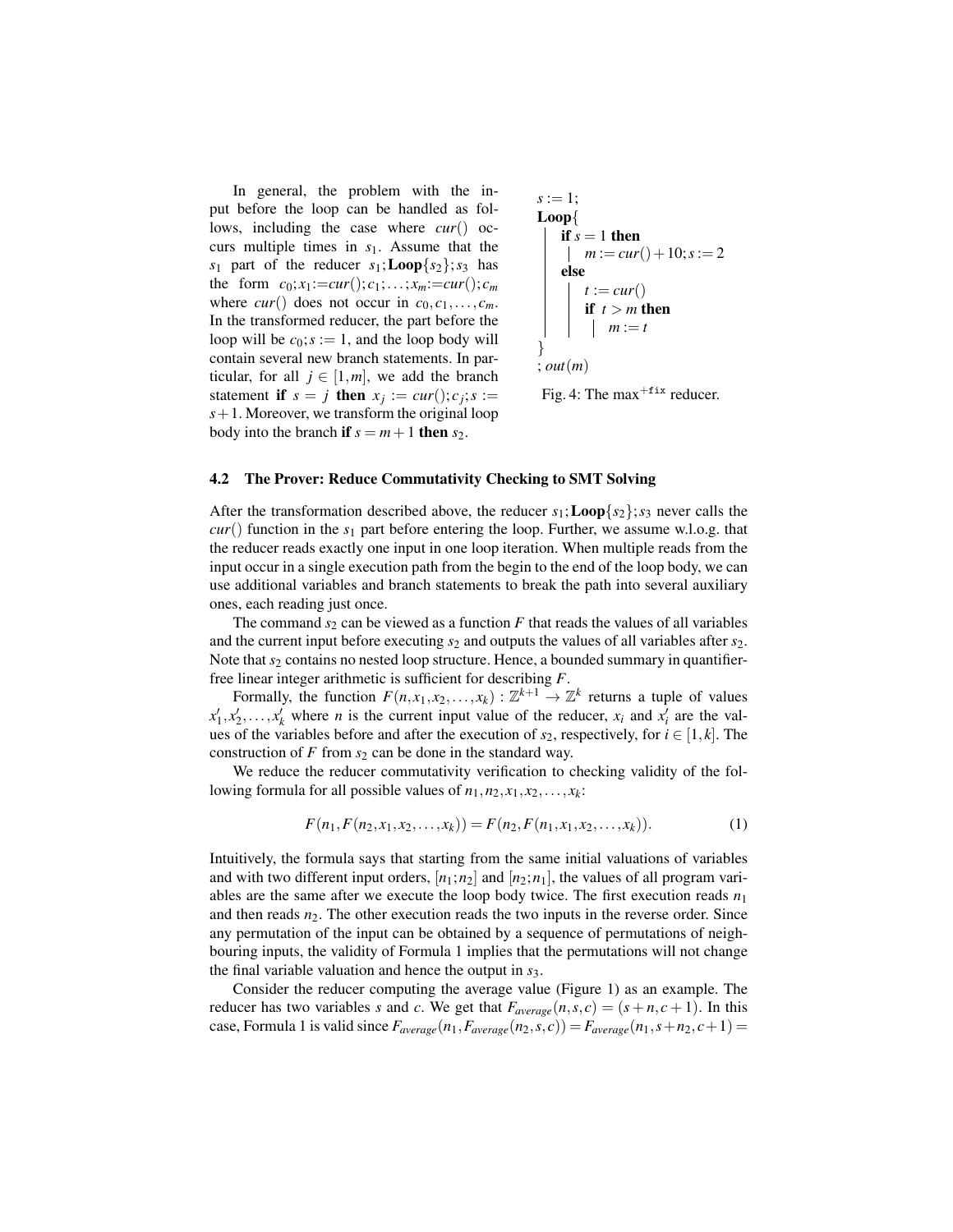$(s+n_1+n_2, c+2) = F_{average}(n_2, s+n_1, c+1) = F_{average}(n_2, F_{average}(n_1, s, c))$ . This implies that the reducer is commutative.

*A note on dealing with output in the main loop.* So far we have assumed that there was no output in the main loop and mentioned that this restriction is lifted in J-ReCoVer. Due to space restrictions, a proper explanation of the way of handling this issue is beyond the scope of this paper, but we give at least a brief sketch of the solution. In particular, the Preprocessor performs one more transformation which adds an assignment  $v := e$  for every *out*(*e*) statement in the main loop where *v* is a fresh variable assigned just once in the loop body. This makes the output visible for our analysis since *v* appears in Formula 1. The Prover then makes an additional check whether the value of  $F(n, x_1, x_2, \ldots, x_k)$  projected on *v* stays the same for any input value *n* and any initial values of the variables *x<sup>i</sup>* .

#### 4.3 An Optimisation by Live Variable Analysis

We now explain how a simple live variable analysis is used in J-ReCoVer to significantly improve the precision of commutativity checking.

In our initial experiments, we realised that Formula 1 is too strong, too often violated by reducers that are commutative. To illustrate the issue, we present a simple example. In the loop body, the input is first stored in a variable *t* and this is then assigned to *s*, i.e.,  $t := cur($ ;  $s := s + t$ . After the loop, the value of *s* is output. In this case, the function *F* returns the updated values of both *s* and *t* after the execution of the loop body. Observe that  $F(c_1, F(c_2, s, t)) = (s + c_1 + c_2, c_1)$  and  $F(c_2, F(c_1, s, t)) = (s + c_1 + c_2, c_2)$ . It follows that Formula 1 is invalid. The second component of the returned tuples, which causes the invalidity, corresponds to the value of *t* after executing the loop body twice. Their values are  $c_1$  and  $c_2$ , respectively, in  $F(c_1, F(c_2, s, t))$  and  $F(c_2, F(c_1, s, t))$ . However, in this case, the value of *t* will not affect the output of the reducer.

To handle the above issue, we perform a simple backward live variable analysis to collect all variables whose value may propagate to the output command after the loop execution. Only these variables are then required to be equivalent. For the example above, the variable *t* will be ignored in the equivalence checking and hence the program can be proven commutative. In our evaluation, the ratio of reducers that our approach can successfully analyse is significantly increased—in particular, from 6.8 % to 97.5 %—by using this optimisation.

### 5 Evaluation

J-ReCoVer is implemented in Java and built on top of Soot 2.5.0 and Z3 4.7.1. We ran J-ReCoVer on a virtual machine with 4GB of memory running Ubuntu 16.04.5 LTS on a server with AMD Opteron 6376 CPU.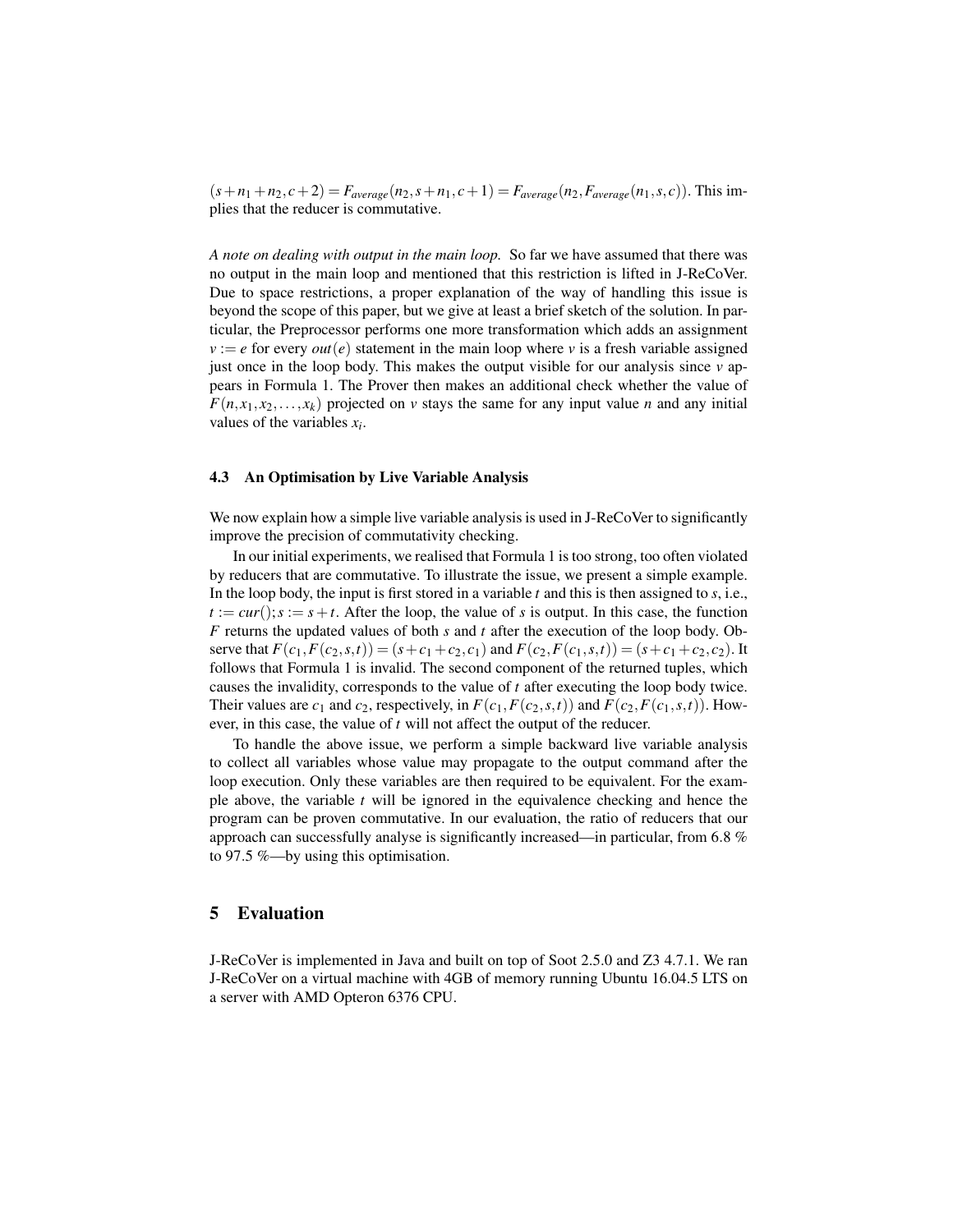*Benchmark collection* In order to properly evaluate the performance of J-ReCoVer, we used the search engine *searchcode.com* to collect Java programs containing the key strings "public void reduce" or "protected void reduce". Since there is an upper bound on the number of results returned from the search engine, we added different search filters in order to get more data. We tried

#### Table 1: Size of the reducers.

|         |               | Line Variable Branch |  |
|---------|---------------|----------------------|--|
| Min.    |               |                      |  |
|         | Avg. $ 20.5 $ | 14.7                 |  |
| Max. 58 |               | 37                   |  |

all 12 combinations of six filters on the code length  $\{\leq 50, 50 \sim 250, 250 \sim 450, \ldots \}$ 450 ~ 650, 650 ~ 850, 850 ~ 1050, 1050 ~ 1250} and two filters for data sources {*github*.*com*,*bitbuckect*.*com*}. In total, we got 11,346 Java programs. We excluded cases that were not Hadoop MapReduce reducer programs (those do not import the Hadoop library, do not extend or implement the reducer interface) and obtained 1,273 examples. We further removed duplicates, those that could not be compiled, and those with non-numerical data types (e.g., strings). We obtained 118 reducers as the final benchmarks. Table 1 contains more details of the considered reducer functions.

*Results* J-ReCoVer successfully handled 115 cases (97.5 %) out of the considered ones. Among them, 106 cases are commutative, while 9 are not. The analysis time ranged between 9.8 and 8.6 seconds. On average, 72 % of the execution time was spent in compiling Java source code to bytecode, which is the input of the Soot tool. Further, 27 % of the execution time was spent in the Preprocessor, in which Soot is used to transform Java bytecode to Jimple and perform the program transformation. The time spent in Solver is quite limited  $(< 1 \%)$  since the real-world integer reducer programs are usually not that big.

There is no other tool that could handle the reducers as they are. Perhaps some other tools could be applied on the transformed programs, but the transformation would still be needed, and our SMT-based back-end verifier (the Solver) turned out to work efficiently. Hence, we did not feel a need to replace it by another verification tool. Of course, in the future, this can be done if need be.

J-ReCoVer failed in three cases out of the considered ones because the three reducers use more complicated control structures than what J-ReCoVer currently supports. Namely, they use a branch statement before entering the loop, i.e., they have the form of if *g* then  $(s_1; \text{Loop}\{s_2\}; s_3)$  else  $(s'_1; \text{Loop}\{s'_2\}; s'_3)$ . In theory, such a program can be handled by more sophisticated program transformation. For example, we can merge the two loops and push the outer branch condition into the merged loop. Extensions of J-ReCoVer to be able to handle such constructions, together with a support for more data types, is among our future directions.

### References

- 1. Abdulla, P.A., Atig, M.F., Chen, Y.F., Leonardsson, C., Rezine, A.: Counter-example guided fence insertion under TSO. In: TACAS. (2012) 204–219
- 2. Abdulla, P.A., Atig, M.F., Chen, Y.F., Leonardsson, C., Rezine, A.: Memorax, a precise and sound tool for automatic fence insertion under TSO. In: TACAS. (2013) 530–536
- 3. Barthe, G., Crespo, J.M., Kunz, C.: Relational verification using product programs. In: FM. (2011) 200–214